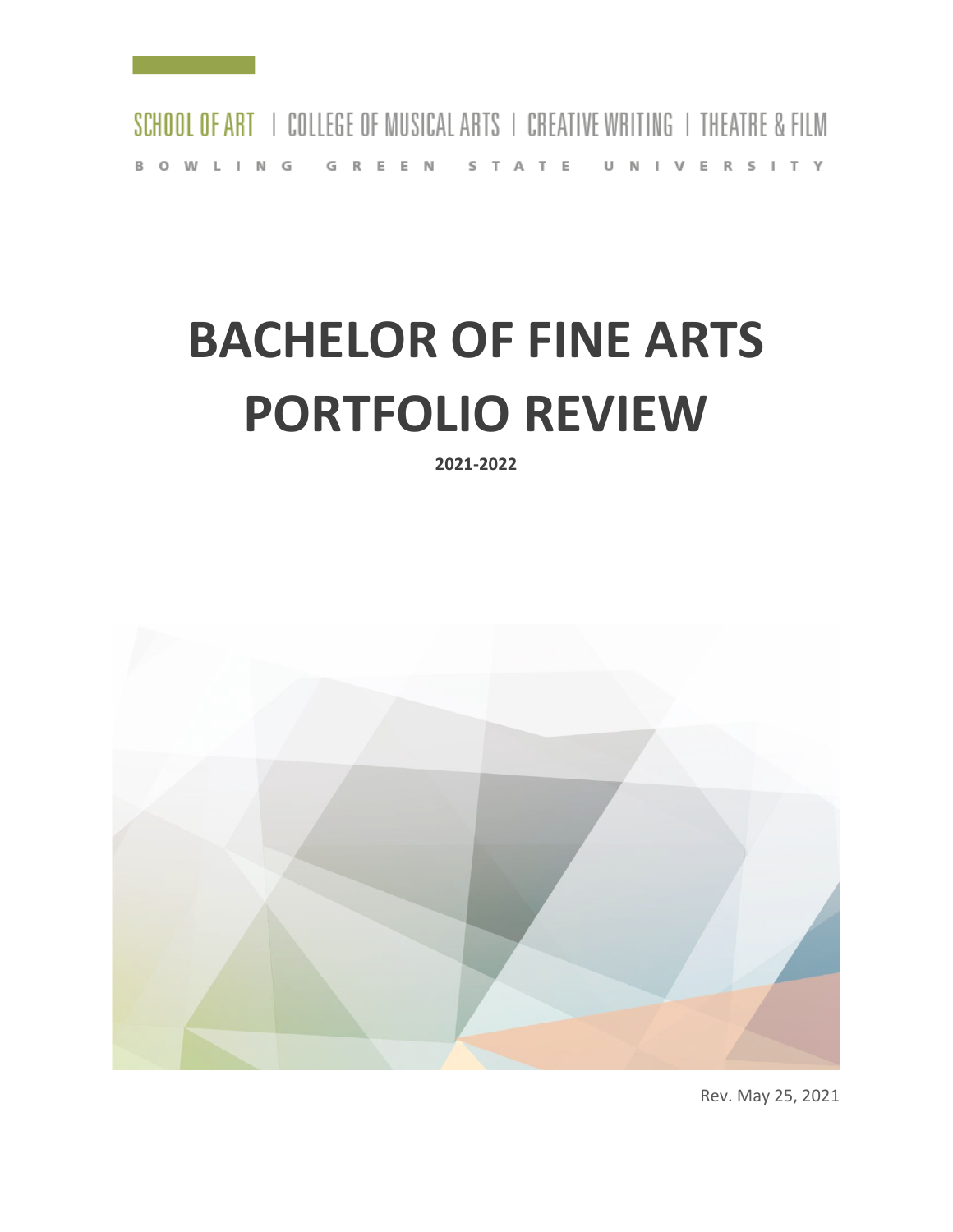## **TABLE OF CONTENTS**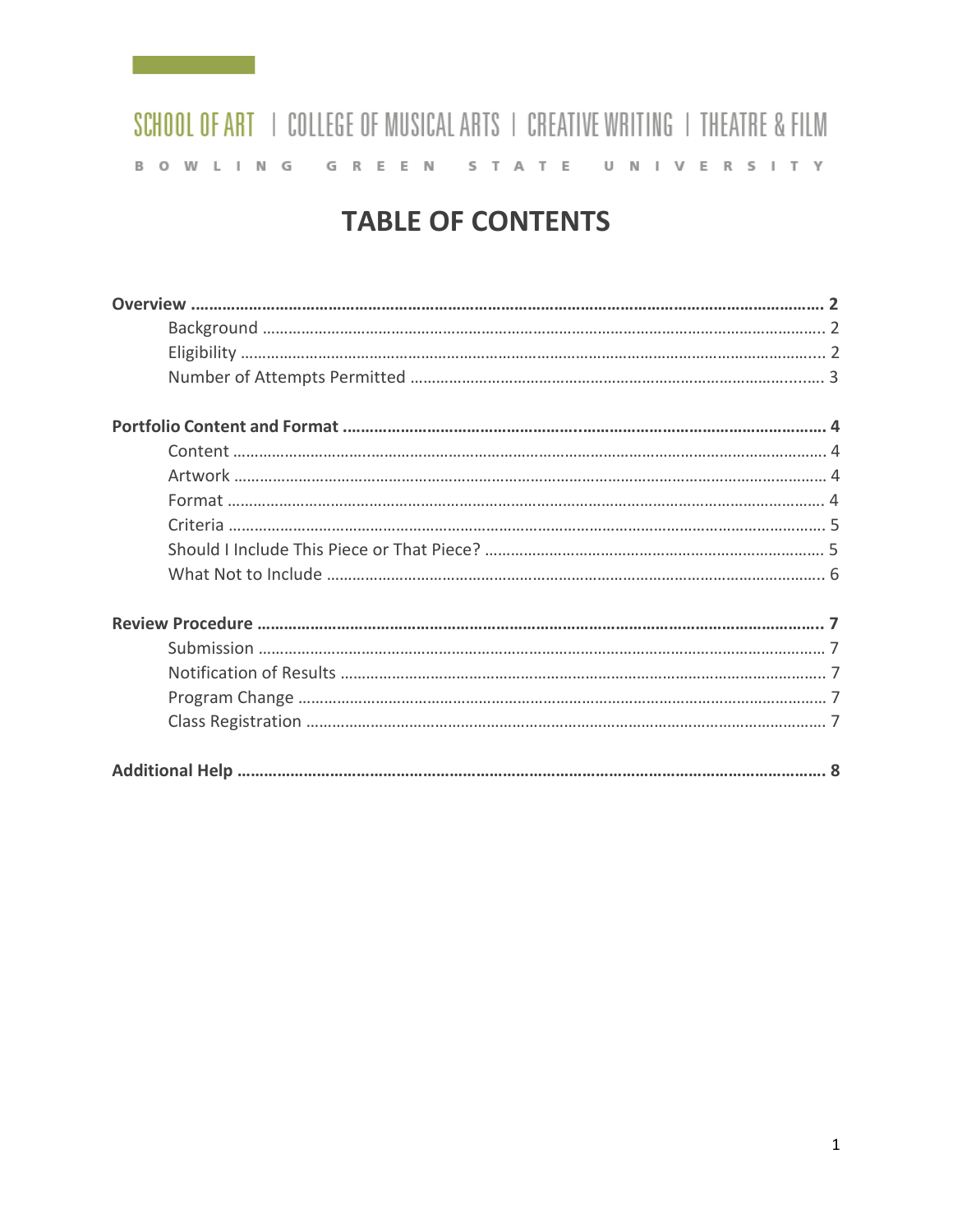### **OVERVIEW**

Passing the Bachelor of Fine Arts Portfolio Review is necessary for full admission into any of the Bachelor of Fine Arts degree programs within the School of Art at Bowling Green State University.

#### **Background:**

The School of Art offers two types of degrees: a Bachelor of Arts (BA) and a Bachelor of Fine Arts (BFA). We offer a BA in Art History and a BA in Art with Specializations in Digital Arts and Studio. **The BA degree does not require passing a Portfolio Review**.

We offer a BFA degree in Art Education, Digital Arts, Graphic Design, and Studio. Students who wish to pursue a BFA degree are admitted to Bowling Green State University as pre-BFA majors in their area of interest.

Passing a Portfolio Review is required to become a Bachelor of Fine Arts student. Entrance into the BFA degree is competitive, and passing the BFA Portfolio Review is not based on how well a student performs in the Foundations courses, but rather on their performance in the BFA Portfolio Review.

#### **Eligibility:**

Students are strongly encouraged to complete at least two Foundations courses (or their equivalents) before taking the BFA Portfolio Review. The Foundations courses are:

- ART 1020 Design Studio: Surface & Process
- ART 1030 Drawing Studio: Perception & Color
- ART 1120 Media Studio: Space & Time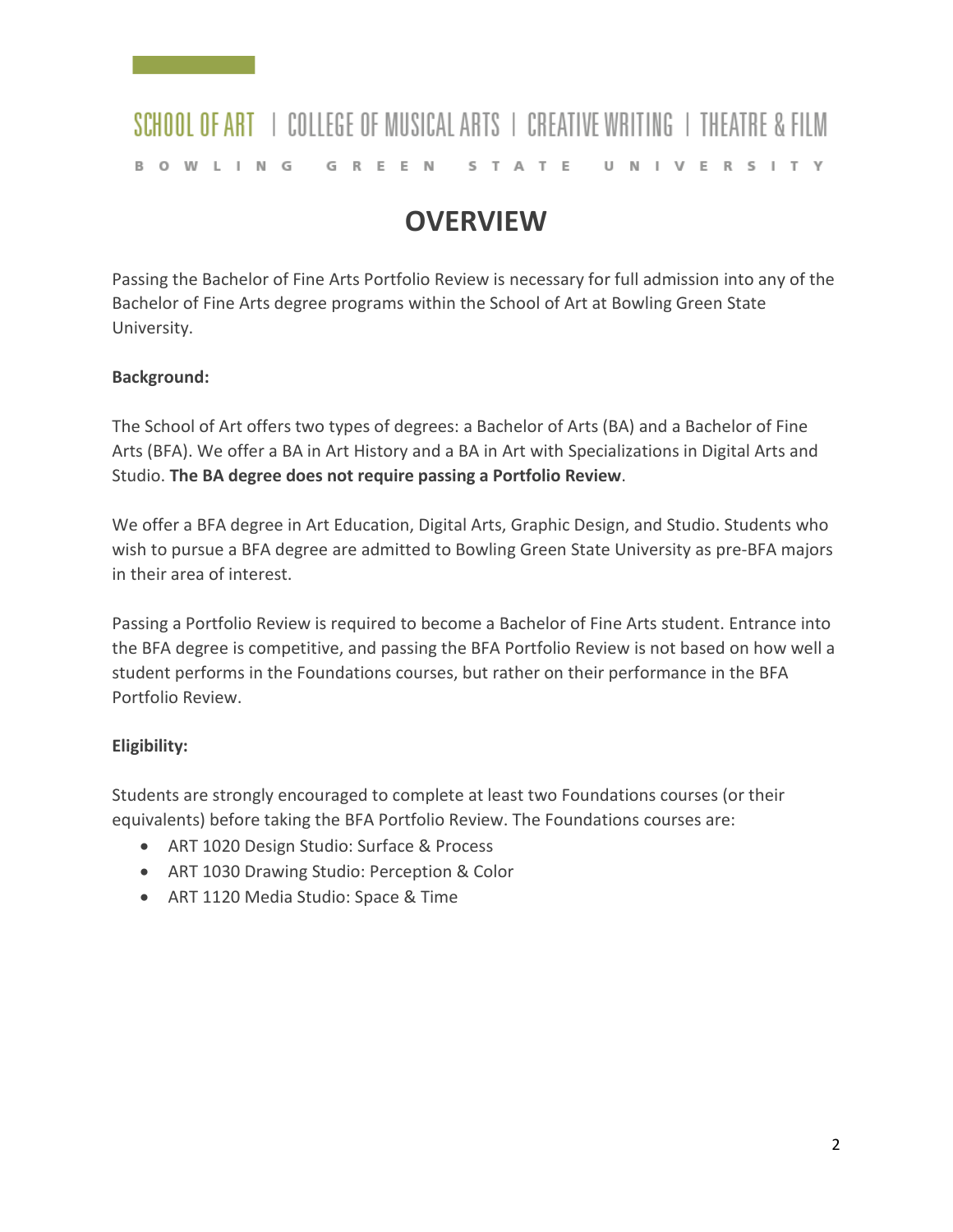### SCHOOL OF ART | COLLEGE OF MUSICAL ARTS | CREATIVE WRITING | THEATRE & FILM BOWLING GREEN STATE UNIVERSITY **Number of Attempts Permitted:**

Students have two chances to pass the BFA Portfolio Review. If they do not pass at their first attempt, they may re-take the review the following year.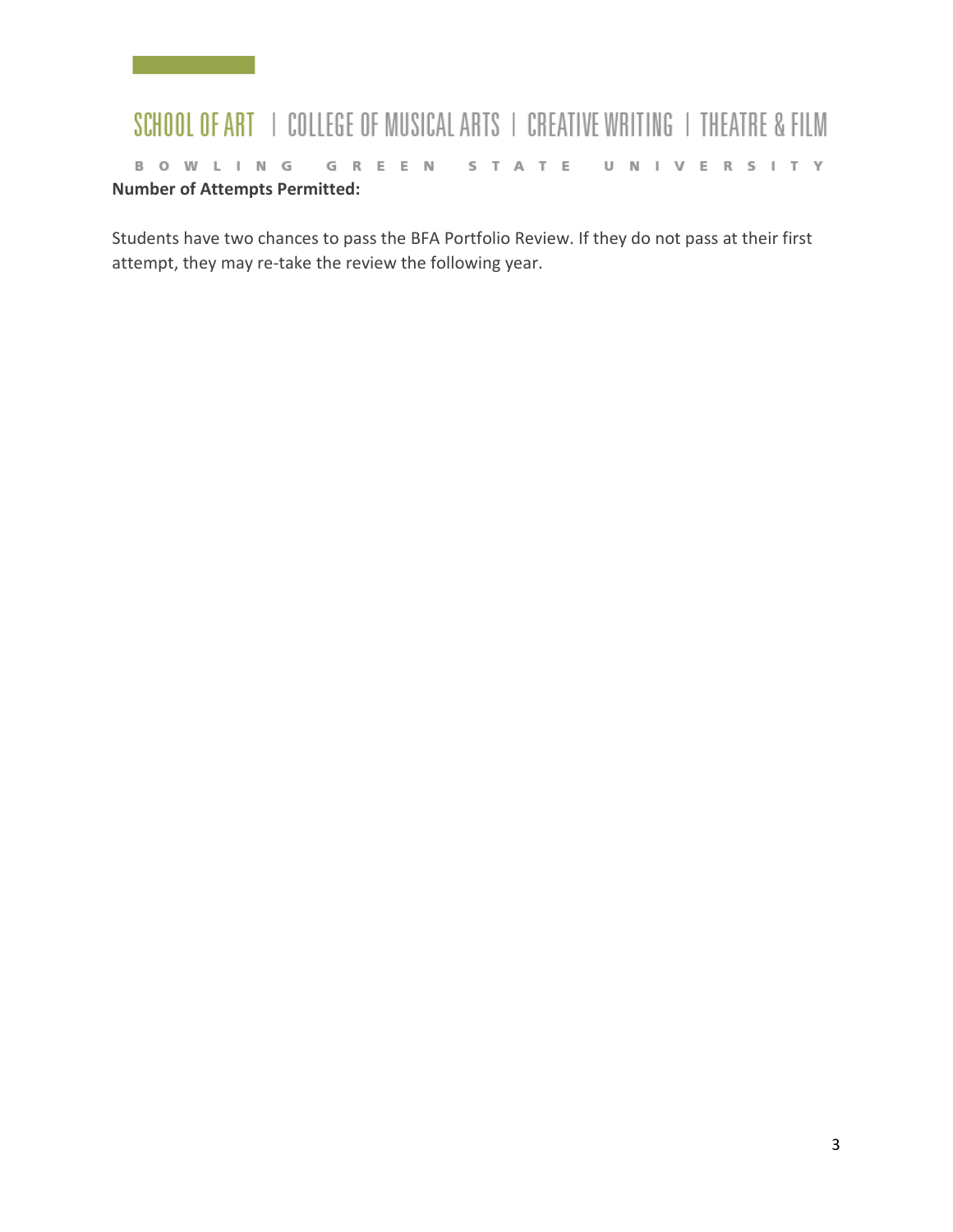#### SCHOOL OF ART | COLLEGE OF MUSICAL ARTS | CREATIVE WRITING | THEATRE & FILM BOWLING GREEN STATE UNIVERSITY **PORTFOLIO CONTENT AND FORMAT**

#### **Content:**

A BFA portfolio will consist of:

- 10 to 15 pieces of artwork, submitted digitally via SlideRoom
- 1 application, filled out and submitted digitally via SlideRoom

#### **Artwork:**

Students are encouraged to base their portfolio on artwork created in their Art Foundations courses. They may also include pieces from other BGSU art courses, from other university art courses, and from high school art classes. They can also include pieces created on their own.

The portfolio can include any medium:

- Two-dimensional work (drawing, painting, printmaking, photography, collage, mixed media, etc.)
- Three-dimensional work (ceramics, sculpture, jewelry & metals, glass, etc.)
- Digital art (animations, web design, digital imaging, video, etc.)
- Graphic design
- Installation art

Students are encouraged to include a variety of media, so that reviewing faculty can better assess their abilities in the School of Art programs.

#### **Format:**

Students must submit their portfolio digitally through SlideRoom. It is up to the student to make sure that they format their digital files appropriately, according to the specifications indicated in SlideRoom.

The following formats are accepted in SlideRoom:

- **Images**: .jpg, .jpeg, .png, .gif (non-animated), .tif, .tiff, .bmp, .tga
- **Video**: .m4v, .mov, .mp4, .wmv, .flv, .asf, .mpeg, .mpg, .mkv
- **3D Models**: .blend, .3ds, .dae, .obj, .fbx, .dwf, .osg, .osgt, .osgb, .ive, .lwo, .lws, .ply, .wrl, .iv, .shp, .stl, .bvh, .flt, .ac, .x, .dw, .3dc, .geo, .gta, kmz, .vpk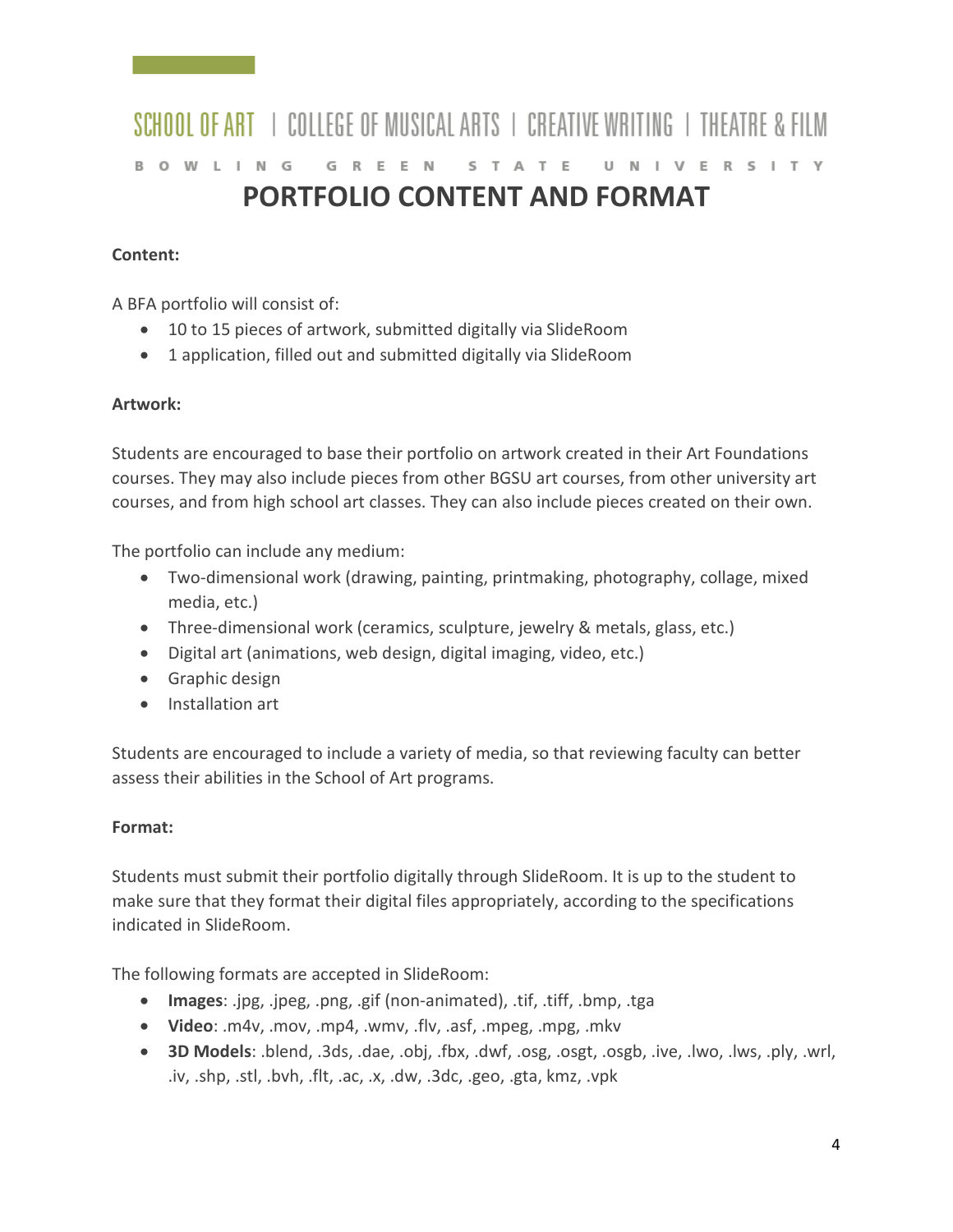# SCHOOL OF ART | COLLEGE OF MUSICAL ARTS | CREATIVE WRITING | THEATRE & FILM

BOWLING GREEN S T A T E U N I V E R S I T Y Digitally submitting your work means that you will need to correctly document work that is not already in digital format. For example, if you would like to include a drawing as one of your pieces, you will need to take a digital photo of the drawing.

You may seek documentation help from your instructors in your First Year Program classes. You may also check out a digital camera from the Media Center (also known as the mCap lab) located in room 1026 of the Fine Arts Center.

#### **Criteria**

When your portfolio is reviewed by faculty, it will be graded based on the following equally weighted criteria:

- **Creativity**: Student's work displays evidence of creativity, innovation, creative problem solving, and/or originality.
- **Conceptual Focus**: Student's work exhibits a conceptual focus and/or visual logic. Work shows evidence of preliminary research. Process and design strategies are consistent with the concept.
- **Knowledge of Visual Elements**: Student's work demonstrates knowledge of visual elements (line, shape, value, texture, and color).
- **Knowledge of Design Principles**: Student's work demonstrates knowledge of design principles (repetition, contrast, balance, movement, emphasis, economy, unity/variety).
- **Craftsmanship**: Student's work exhibits appropriate craftsmanship and presentation.
- **Variety**: Student's work evidences various design approaches and creative strategies. There is a healthy variety in the work.

Make sure that you take these criteria into consideration when deciding what pieces to include in your portfolio.

#### **Should I Include This Piece or That Piece?**

The most important aspect of the selection process is that the student include work in their portfolio that they consider to be their strongest, and that the work be representative of what the student is artistically capable of at that point in time.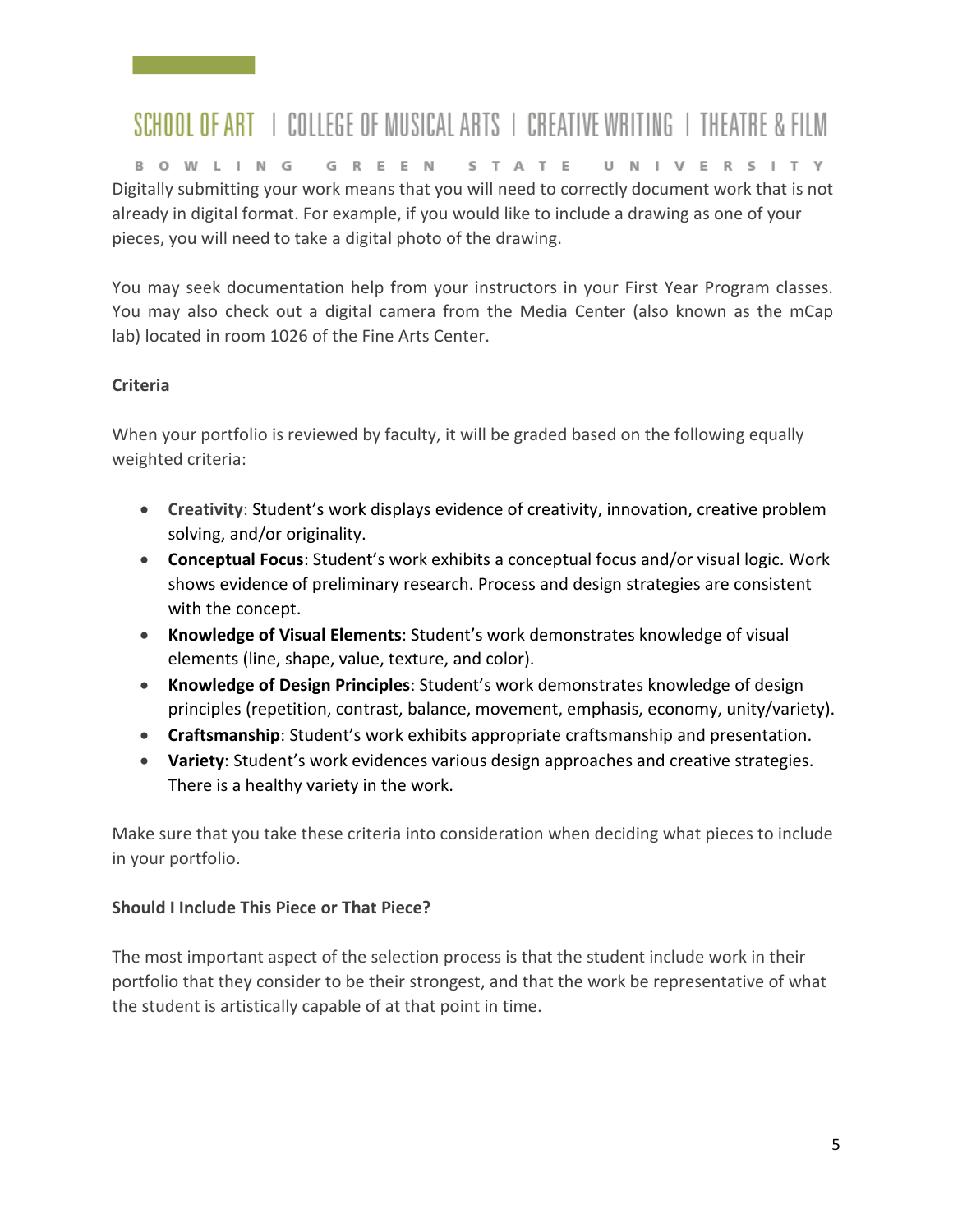# SCHOOL OF ART | COLLEGE OF MUSICAL ARTS | CREATIVE WRITING | THEATRE & FILM

BOWLING GREEN S T A T E U N I V E R S I T Y To select the right pieces, think about the cohesiveness of all of the works: you are trying to show how well you would perform as a student in the BFA degree program. Here are a few questions you can ask yourself:

- What do I want to say with my art?
- Are these my best works?
- Would I like my art to be seen together as a body of work?
- Would these pieces make a good exhibition together?
- Does my portfolio reflect my skill level (concept and creativity, design, craftsmanship, etc.)?

Putting a portfolio together isn't just about having each piece look good on its own, it is also about creating a cohesive picture of your artistic talent.

#### **What Not to Include**

Do not include works copied from someone else's artwork, or pieces that were drawn from a photograph either taken by someone else or a photograph that is not in the public domain.

Do not include reproductions of famous pieces, of cartoon characters, or of celebrity photos. Additionally, you must abide by the University's Academic Honesty Policy. Failure to do so could result in failing the BFA Portfolio Review. To review BGSU's Academic Honesty Policy, see: <http://www.bgsu.edu/content/dam/BGSU/catalog/academic-honesty/official-policy.pdf>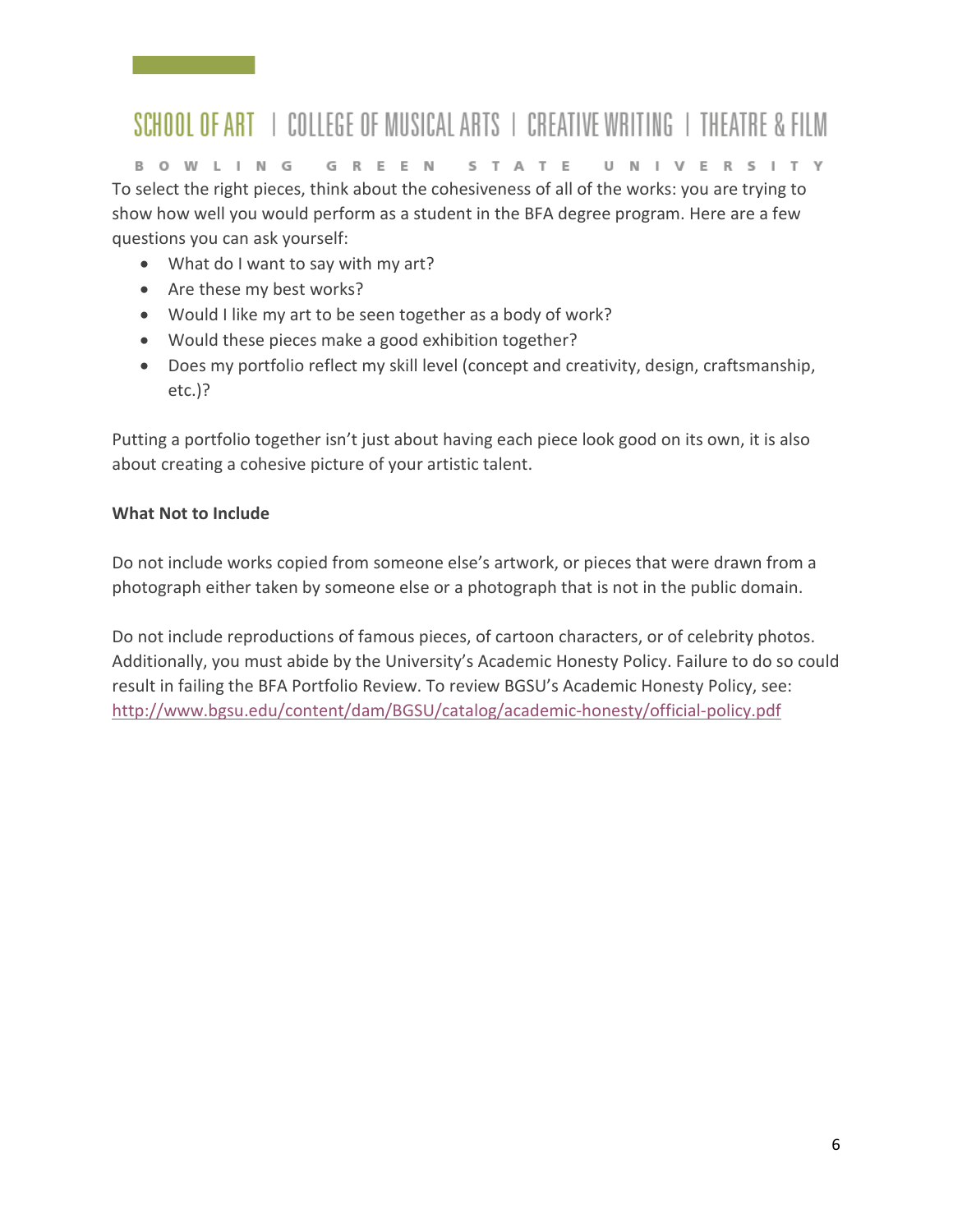### **REVIEW PROCEDURE**

#### **Submission:**

Students submit their portfolio on SlideRoom, accessible through the BGSU School of Art webpage [\(http://www.bgsu.edu/arts-and-sciences/school-of-art/student-resources/bfa](http://www.bgsu.edu/arts-and-sciences/school-of-art/student-resources/bfa-portfolio-review.html)[portfolio-review.html\)](http://www.bgsu.edu/arts-and-sciences/school-of-art/student-resources/bfa-portfolio-review.html). The portal opens on February 1, 2022. The submission deadline for entrance into the BFA degree in Fall 2022 is **Sunday, March 27, 2022 at 11:59 pm**.

Once the BFA portfolio has been submitted, it will be assigned to a committee of three faculty members. The final score will consist of the combination of the three faculty scores.

#### **Notification of Results:**

Students will be notified of their results by email, within 30 days of the submission deadline. Please refrain from contacting the School of Art office for your results, unless the full 30 days have passed. When registering for the BFA Portfolio Review, please provide your official BGSU email address, where you will receive your results.

#### **Program Change:**

At the time of registration (through SlideRoom), students will be asked to select the degree program to which they wish to be admitted. If a student successfully passes the BFA Portfolio Review, their program will automatically change from pre-BFA to BFA in the area that they have indicated on their registration. If a student does not select a program when registering, they will be responsible for changing their major, by declaring their major in person in the School of Art main office (Fine Arts Center 1000).

#### **Class Registration:**

Students will need to register for classes for the following semester prior to receiving their BFA Portfolio Review results. We advise that students register for classes based on their desired program.